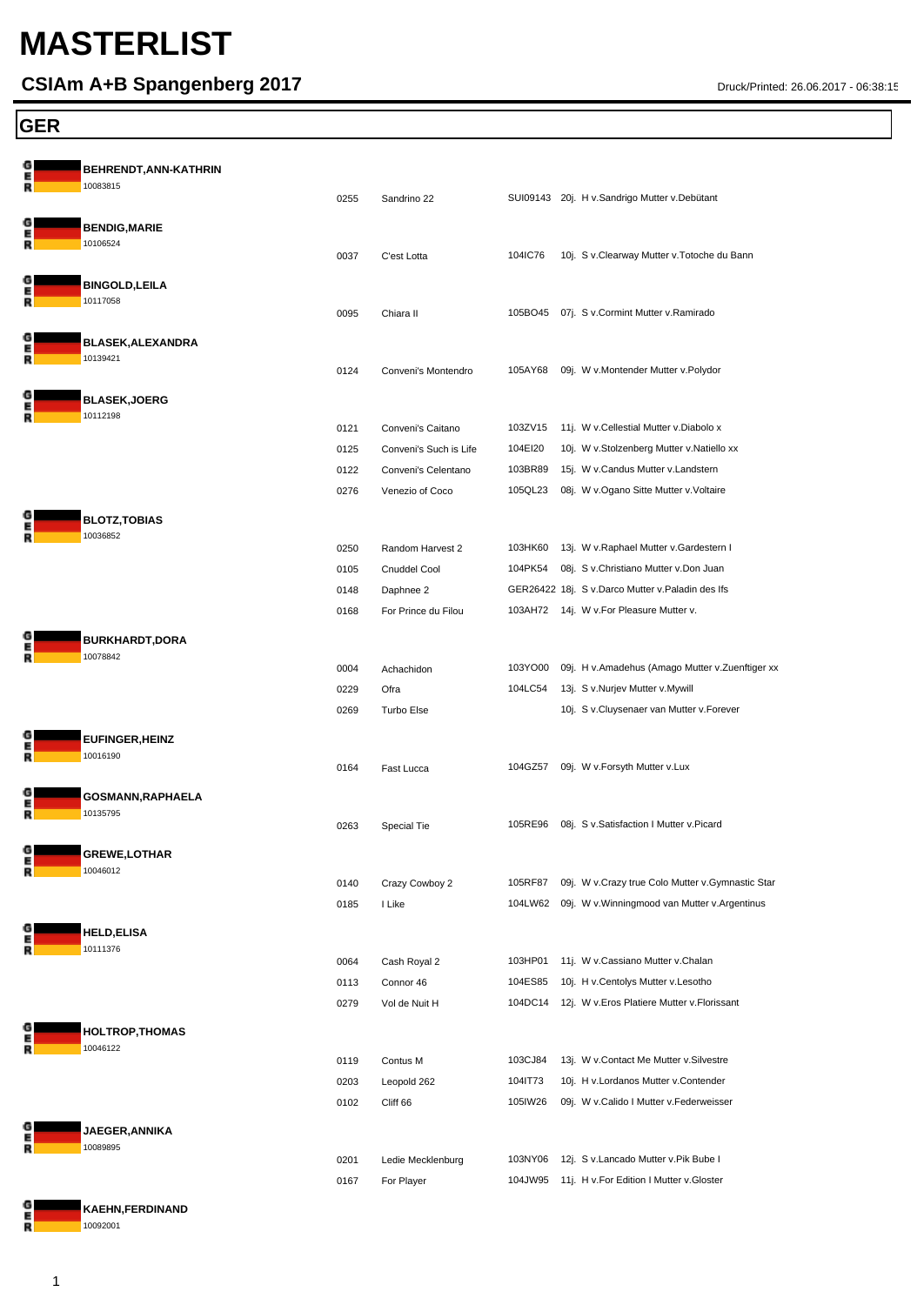## **MASTERLIST**

### **CSIAm A+B Spangenberg 2017** Druck/Printed: 26.06.2017 - 06:38:15

|        |                                       | 0019 | Baloukia                 | 103QH57  | 12j. S v.Balou du Rouet Mutter v.Kouglof II       |
|--------|---------------------------------------|------|--------------------------|----------|---------------------------------------------------|
|        |                                       | 0017 | <b>Balou's Grandessa</b> |          | 08j. S v.Balou du Rouet Mutter v.Grandeur         |
|        |                                       | 0284 | Zarafina                 |          | 06j. S v.Zacharov (Capel Mutter v.Fighting Alpha  |
|        |                                       | 0028 | Bernie 16                |          | 06j. W v.Sylvain Mutter v.Quincy Jones            |
|        | KOHROCK, BJOERN<br>10068736           |      |                          |          |                                                   |
|        |                                       | 0004 | Achachidon               | 103YO00  | 09j. H v.Amadehus (Amago Mutter v.Zuenftiger xx   |
|        |                                       | 0229 | Ofra                     | 104LC54  | 13j. S v.Nurjev Mutter v.Mywill                   |
|        | <b>KROECKEL, SILKE</b>                |      |                          |          |                                                   |
|        | 10098846                              |      |                          |          |                                                   |
|        |                                       | 0330 | Contessa D 2             | 104AR49  | 16j. S v.Chasseur I Mutter v.Argentan I           |
| R      | KULLMANN, KATJA<br>10069431           |      |                          |          |                                                   |
|        |                                       | 0055 | Caribic 15               | 102YZ53  | 15j. S v.Claudio's Son Mutter v.Locato            |
|        |                                       | 0253 | Rijenna                  | 102NT49  | 15j. S v.Randers Mutter v.Domenico xx             |
| R      | LUX, DOROTHEE<br>10153490             |      |                          |          |                                                   |
|        |                                       | 0084 | Chara S                  | 105RO52  | 15j. S v.Candillo Mutter v.Silbersee              |
|        |                                       | 0100 | Classico S 2             | 105DC43  | 09j. W v.Cassini II Mutter v.Lantaan              |
|        |                                       | 0220 | Nemo S                   |          | 07j. H v.Nekton Mutter v.Capitol I                |
|        | <b>MACKERODT, JULIA</b><br>10036869   |      |                          |          |                                                   |
|        |                                       | 0162 | Escumano                 | 104DJ08  | 13j. H v. Escudo I Mutter v. Sandro               |
|        |                                       | 0103 | Clitschko 4              | 102ZO03  | 13j. W v.Clearway Mutter v.Leandro                |
|        |                                       | 0285 | Zyriana                  | 104ZX31  | 08j. S v.Cachas Mutter v.Quite Capitol            |
|        | <b>MAILAND,LISA-MARIE</b>             |      |                          |          |                                                   |
|        |                                       | 0146 | Cypriana 4               | 105GU72  | 10j. S v.Cypriano Mutter v.Grabensprung           |
|        |                                       | 0161 | Emi Bordeau              | 105CN33  | 08j. H v. Henry Jota Crwo Mutter v. Dagoberto     |
| R      | MAROWSKY, ALEXANDRA<br>10008864       |      |                          |          |                                                   |
|        |                                       | 0354 | Dumbledore 85            | 105QD05  | 07j. W v.Diarado Mutter v.Carthago                |
|        |                                       | 0355 | L'Espoir 13              | 104RA21  | 09j. W v.Lawito Mutter v.Stakkato                 |
| Е<br>R | <b>MEYER, ANNA SOPHIE</b><br>10036870 |      |                          |          |                                                   |
|        |                                       | 0349 | Casscord                 |          | 104YL50 08j. W v.Casall Mutter v.Corrado I        |
|        | <b>MOST,MARIE LUISA</b><br>10057383   |      |                          |          |                                                   |
|        |                                       | 0005 | Aderma N                 |          | 12j. S v.C-Indoctro Mutter v.Nimmerdor            |
| R      | NEIDHARDT, JOCHEN<br>10109888         |      |                          |          |                                                   |
|        |                                       | 0065 | Casparo N                | 104LJ50  | 13j. W v.Colman Mutter v.Cor de la Bryer          |
| R      | POLETTO, PAOLA<br>10123826            |      |                          |          |                                                   |
|        |                                       | 0382 | Casting 3                | 103Cl38  | 13j. W v.Cellestial Mutter v.Calypso II           |
|        |                                       | 0381 | Almara 7                 | 103UY69  | 09j. S v.Almoretto Mutter v.Castellini            |
|        | REHME, JULIA                          |      |                          |          |                                                   |
|        | 10108545                              |      |                          |          |                                                   |
|        |                                       | 0294 | <b>Pikeur Ailton</b>     | 102RE51  | 16j. H v. Arpeggio Mutter v. Pablo                |
| R      | REITBAUER, ALEXANDER<br>10062591      |      |                          |          |                                                   |
|        |                                       | 0225 | Nyak Star du Bobois      | SUI40215 | 16j. S v.Quick Star Mutter v.Mazarin V            |
|        |                                       | 0187 | Inca's Big Think         | 104RQ01  | 09j. S v.Beaulieu's Thin Mutter v.Lanciano        |
|        | SALZMANN, SOEHNKE<br>10009919         |      |                          |          |                                                   |
|        |                                       | 0047 | Calvia 5                 |          | 12j. S v.Contact Me Mutter v.Rocadero             |
|        |                                       | 0112 | Conlando                 |          | 11j. W v.Conterno Grande Mutter v.Baloubet du Rou |